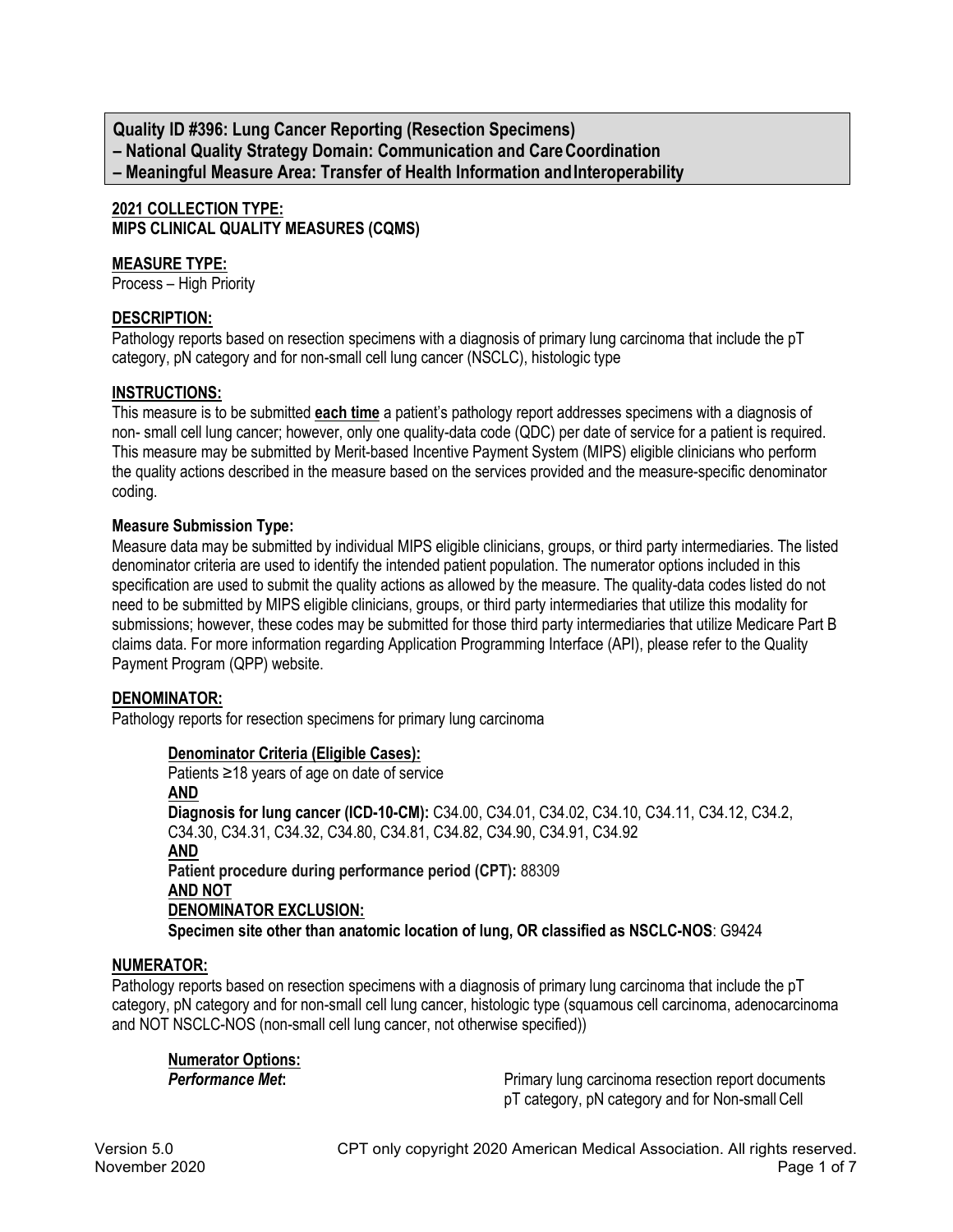| $OR$      |                               | Lung Cancer, Histologic Type (Squamous Cell<br>Carcinoma, Adenocarcinoma and NOT NSCLC-<br>NOS) (G9422)                                                                                                                                                                             |
|-----------|-------------------------------|-------------------------------------------------------------------------------------------------------------------------------------------------------------------------------------------------------------------------------------------------------------------------------------|
| <b>OR</b> | <b>Denominator Exception:</b> | Documentation of medical reason for not including pT<br>category, pN category and histologic type [For patient<br>with appropriate exclusion criteria (e.g. metastatic<br>disease, benign tumors, malignant tumors other than<br>carcinomas, inadequate surgical specimens)](G9423) |
|           | <b>Performance Not Met:</b>   | Primary lung carcinoma resection report does not<br>document pT category, pN category and for Non-<br>small Cell Lung Cancer, Histologic Type (Squamous<br>Cell Carcinoma, Adenocarcinoma) (G9425)                                                                                  |

 $L_{\text{L}}$ 

## **RATIONALE:**

The TNM staging revisions (AJCC 7th edition) became effective for all new cases diagnosed after January 1, 2010. The new staging system is applicable to both NSCLC and, for the first time, small cell lung cancer (SCLC). There are significant changes in staging, particularly in T3 for NSCLC. These updates were maintained in the AJCC 8<sup>th</sup> edition (2018). Recent evidence suggests that significant variability still exists among clinicians with respect to staging practices (Turner, SR 2018)

## **CLINICAL RECOMMENDATION STATEMENTS:**

The TNM staging system of the American Joint Committee on Cancer (AJCC) and the International Union Against Cancer (UICC) is recommended for non-small cell lung cancer. Small cell lung cancer has been more commonly classified according to a separate staging system as either "limited" or "extensive" disease, but based on analysis of the International Association for the Study of Lung Cancer (IASLC) database, TNM staging is also recommended for small cell lung cancer.

The purpose of pathologic evaluation is to precisely classify the histologic type of lung cancer and to determine all staging parameters as recommended by the AJCC including tumor size, the extent of invasion (pleural and bronchial), adequacy of surgical margins, and presence or absence of lymph node metastasis.

Pathologic evaluation is performed to classify the histologic type of the lung cancer, determine the extent of invasion, determine whether it is primary lung cancer or metastatic cancer, establish the cancer involvement status of the surgical margins (i.e., positive or negative margins), and do molecular diagnostic studies to determine whether certain gene mutations are present.

A new lung cancer TNM staging system was developed by the International Association of the Study of Lung Cancer (IASLC) and adopted by the American Joint Commission for Cancer (AJCC) (7th edition, 2010). This new staging system is applicable to both NSCLC and SCLC based on studies by the IASLC which demonstrated the prognostic significance of the various stage designations in both diseases… application of the TNM system will not change how patients are treated; however, clinical research studies should begin to utilize the TNM system, because it will allow for more precise assessments of prognosis and specific therapy in the future. Therefore, the SCLC algorithm was revised in 2011 to include the TNM staging information.

CAP August 2019 Protocol for the Examination of Specimens From [Patients With Primary Non-Small Cell Carcinoma,](https://documents.cap.org/protocols/cp-thorax-lung-resection-19-4100.pdf)  Small Cell Carcinoma, or Carcinoid Tumor of the Lung

[The NCCN. Non-Small Cell Lung Cancer: Clinical Practice Guidelines in Oncology.](https://www.nccn.org/professionals/physician_gls/pdf/nscl.pdf) Updated November 6 2019. Accessed December 18 2019. To view the most recent and complete version of the guideline, go online to National Comprehensive [Cancer Network.](http://www.nccn.org/)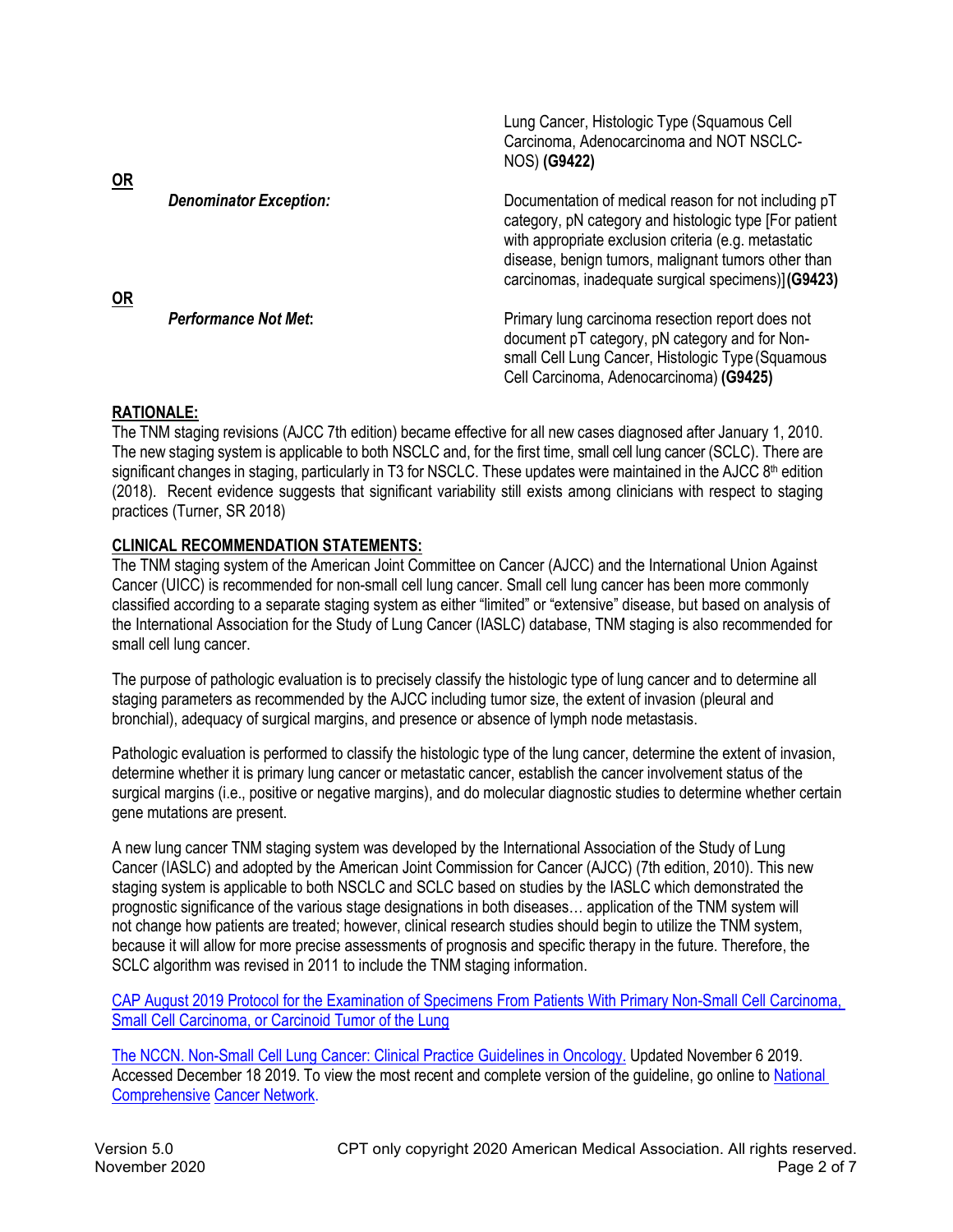[The NCCN. Small Cell Lung Cancer: Clinical Practice Guidelines in Oncology.](https://www.nccn.org/professionals/physician_gls/pdf/sclc.pdf) Updated November 15 2019. Accessed

December 18, 2019. To view the most recent and complete version of the guideline, go online to [National](http://www.nccn.org/)  Comprehensive [Cancer Network.](http://www.nccn.org/)

## **COPYRIGHT: THE MEASURES ARE PROVIDED "AS IS" WITHOUT WARRANTY OF ANYKIND.**

© 2020 College of American Pathologists. All Rights Reserved

Limited proprietary coding is contained in the Measure specifications for convenience. Users of the proprietary code sets should obtain all necessary licenses from the owners of these code sets. The College of American Pathologists disclaims all liability for use or accuracy of any Current Procedural Terminology (CPT®) or other coding contained in the specifications.

CPT® contained in the Measures specifications is copyright 2004-2020 American Medical Association. ICD-10 is copyright 2020 World Health Organization. All Rights Reserved.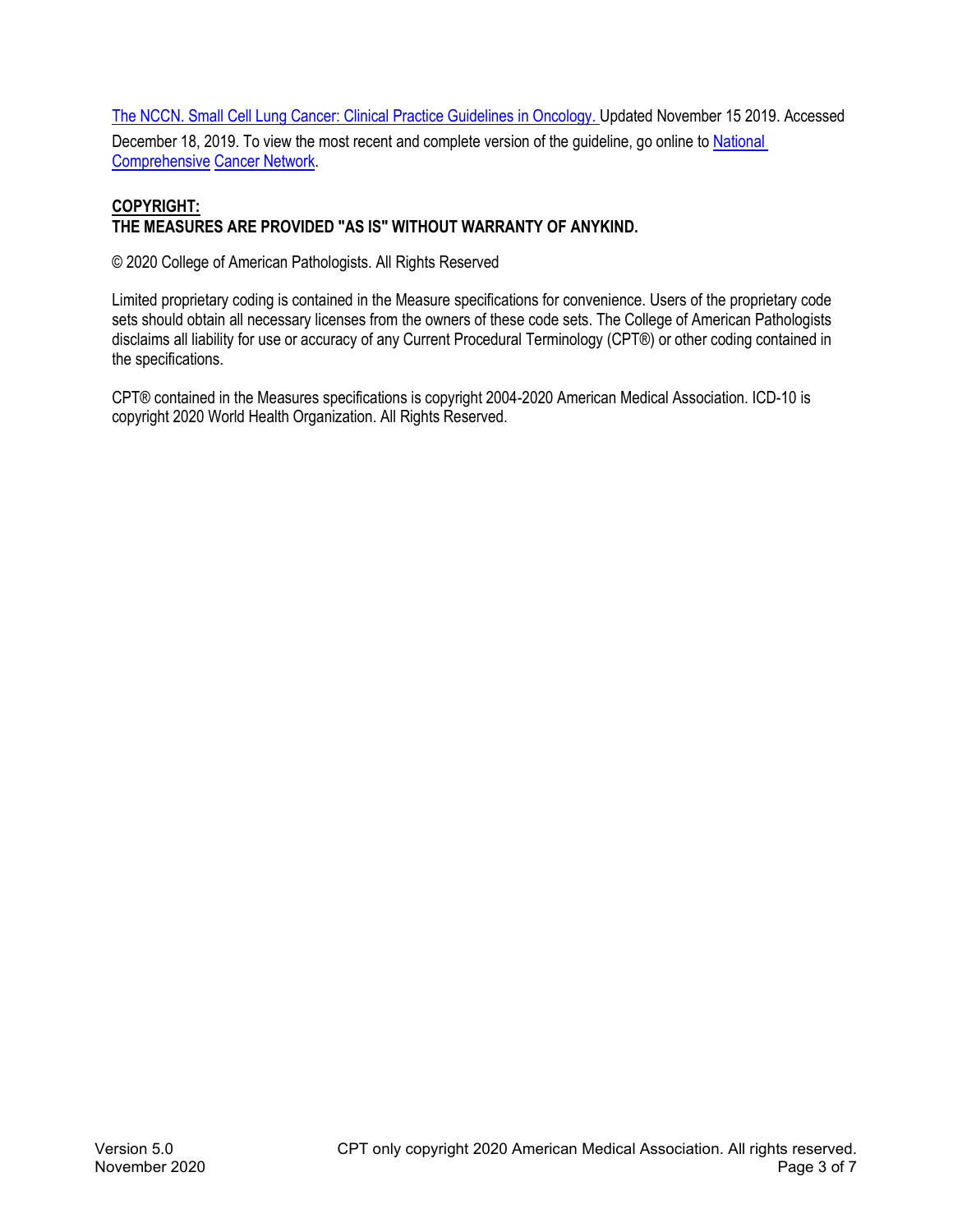#### **2021 Clinical Quality Measure Flow for Quality ID #396: Lung Cancer Reporting (Resection Specimens)**



*Disclaimer: Refer to the measure specification for specific coding and instructions to submit this measure.*

CPT only copyright 2020 American Medical Association. All rights reserved. The measure diagrams were developed by CMS as a supplemental resource to be used in conjunction with the measure specifications. They should not be used alone or as a substitution for the measure specification.

 $\sqrt{5}$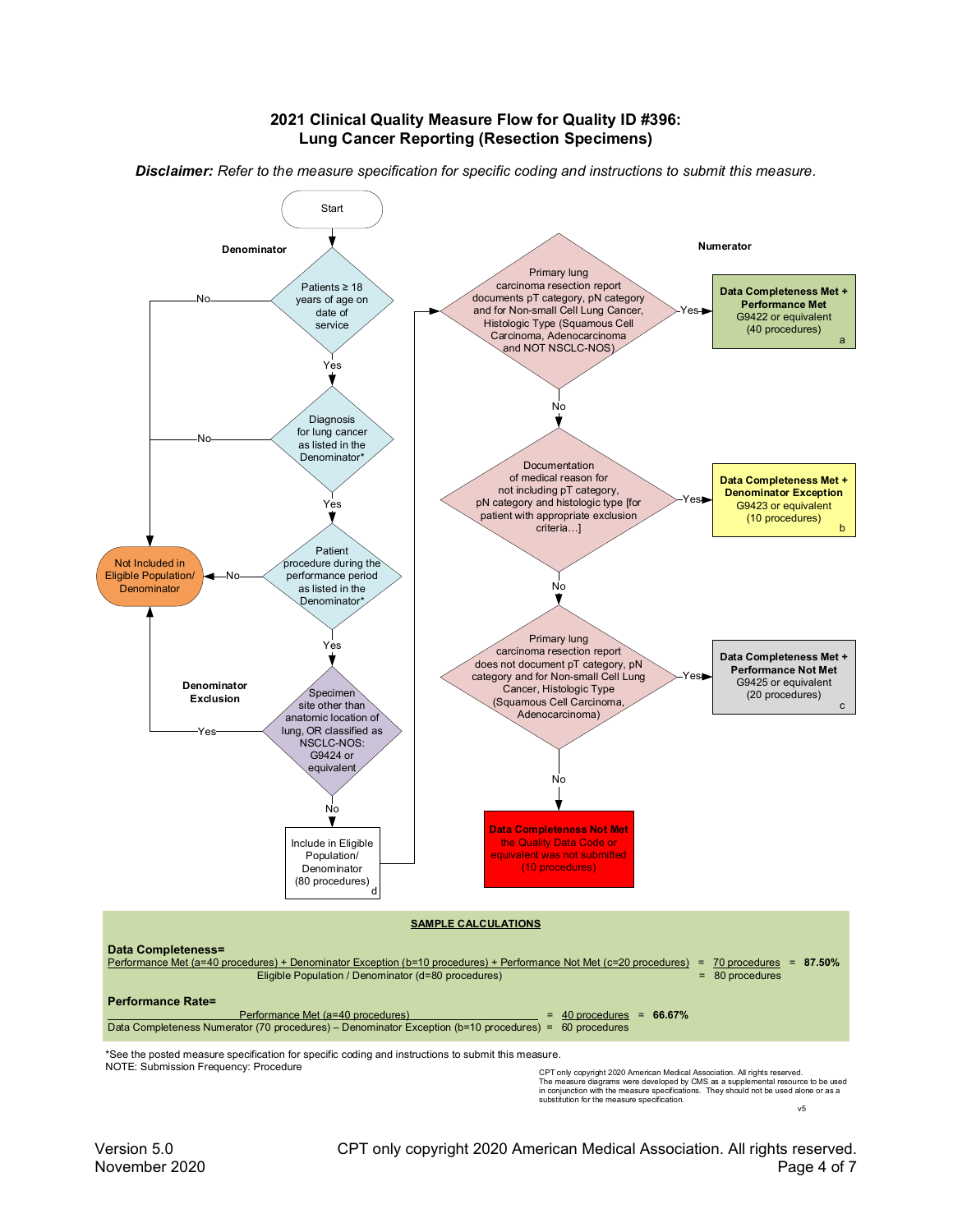# **2021 Clinical Quality Measure Flow Narrative for Quality ID #396: Lung Cancer Reporting (Resection Specimens)**

*Disclaimer: Refer to the measure specification for specific coding and instructions to submit this measure.*

- 1. Start with Denominator
- 2. Check *Patients aged greater than or equal to 18 years of age on date of service*:
	- a. If *Patients aged greater than or equal to 18 years of age on date of service* equals No, do not include in *Eligible Population/Denominator*. Stop Processing.
	- b. If *Patients aged greater than or equal to 18 years of age on date of service* equals Yes, proceed to check *Diagnosis for lung cancer as listed in Denominator\**.
- 3. Check *Diagnosis for lung cancer as listed in Denominator\**:
	- a. If *Diagnosis for lung cancer as listed in Denominator\** equals No, do not include in *Eligible Population/Denominator*. Stop processing.
	- b. If *Diagnosis for lung cancer as listed in Denominator\** equals Yes, proceed to check*Patient procedure during the performance period as listed in Denominator\**.
- 4. Check *Patient procedure during the performance period as listed in Denominator\**:
	- a. If *Patient procedure during the performance period as listed in Denominator\** equals No, do not include in *Eligible Population/Denominator*. Stop processing.
	- b. If *Patient procedure during the performance period as listed in Denominator\** equals Yes, proceed to check *Specimen site other than anatomic location of lung, OR classified as NSCLC-NOS*:
- 5. Check *Specimen site other than anatomic location of lung, OR classified as NSCLC-NOS*.
	- a. If *Specimen site other than anatomic location of lung, OR classified as NSCLC-NOS* equals Yes, do not include in *Eligible Population/Denominator*. Stop processing.
	- b. If *Specimen site other than anatomic location of lung, OR classified as NSCLC-NOS* equals No, include in *Eligible Population/Denominator*.
- 6. Denominator Population:
	- Denominator Population is all Eligible Procedures in the Denominator. Denominator is represented as Denominator in the Sample Calculation listed at the end of this document. Letter d equals 80 procedures in the Sample Calculation.
- 7. Start Numerator
- 8. Check *Primary lung carcinoma resection report documents pT category, pN category and forNonsmall Cell Lung Cancer, Histologic Type (Squamous Cell Carcinoma, Adenocarcinoma and NOT NSCLC-NOS)*:
	- a. If *Primary lung carcinoma resection report documents pT category, pN category and for Non- small Cell Lung Cancer, Histologic Type (Squamous Cell Carcinoma, Adenocarcinoma and NOT NSCLC-NOS)* equals Yes, include in *Data Completeness Met and Performance Met*.
		- *Data Completeness Met and Performance Met* letter is represented in the Data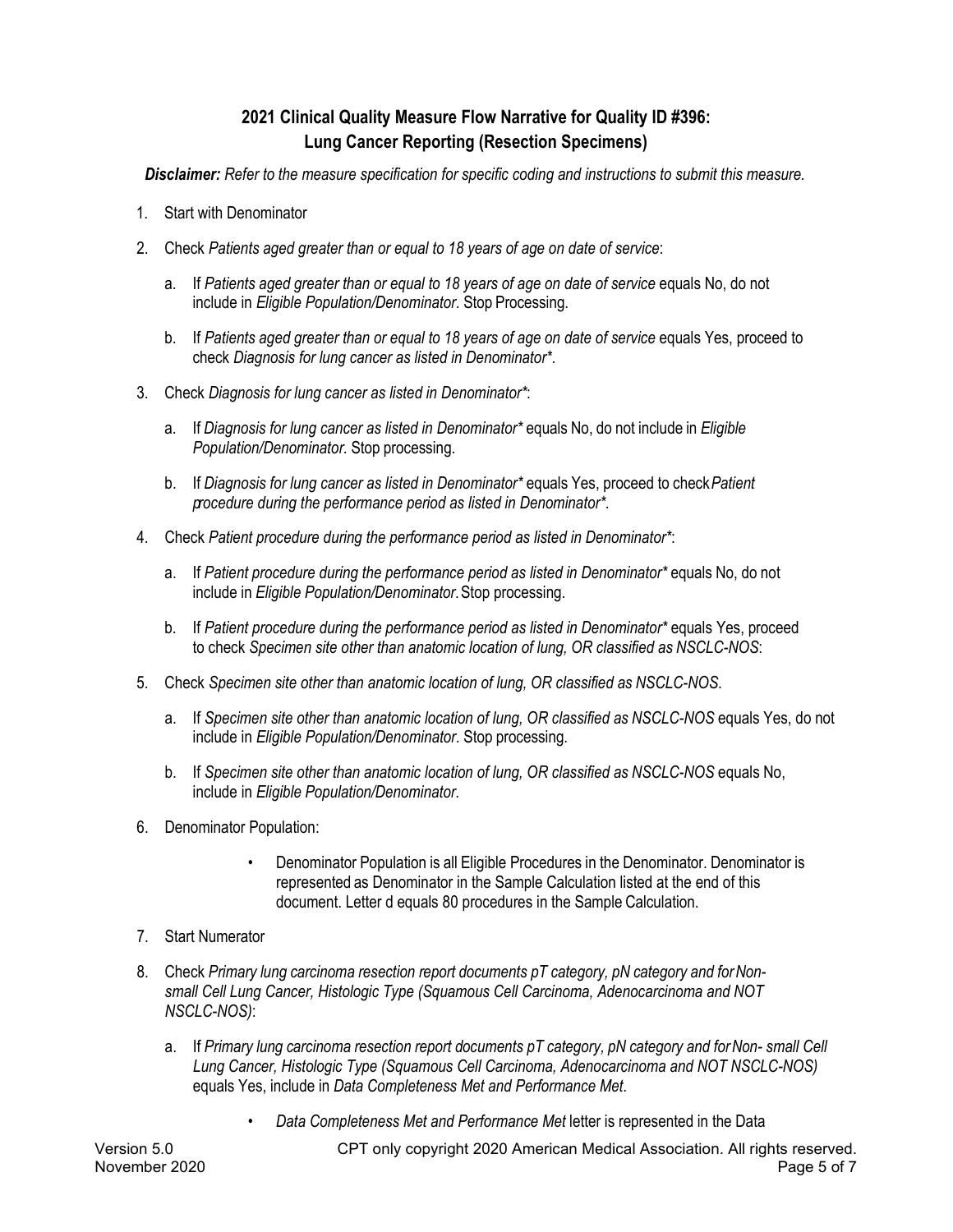Completeness and Performance Rate in the Sample Calculation listed at the end of this document. Letter a equals 40 procedures in Sample Calculation.

- b. If *Primary lung carcinoma resection report documents pT category, pN category and for Non- small Cell Lung Cancer, Histologic Type (Squamous Cell Carcinoma, Adenocarcinoma and NOT NSCLC-NOS)*equals No, proceed to check *Documentation of medical teason for not including pT category, pN category and histologic type [for patient with appropriate exclusion criteria…].*
- 9. Check *Documentation of medical teason for not including pT category, pN category and histologic type [for patient with appropriate exclusion criteria…]*:
	- a. If *Documentation of medical teason for not including pT category, pN category and histologic type [for patient with appropriate exclusion criteria…]* equals Yes, include in the *Data Completeness Met and Denominator Exception*.
		- *Data Completeness Met and Denominator Exception* letter is represented in the Data Completeness andPerformance Rate in the Sample Calculation listed at the end of this document. Letter b equals 10 procedures in the SampleCalculation.
	- b. If *Documentation of medical teason for not including pT category, pN category and histologic type [for patient with appropriate exclusion criteria…]* equals No, proceed to check *Primary lung carcinoma resection report does not document pT category, pN category and for Non-small Cell Lung Cancer, Histologic Type, (Squamous Cell Carcinoma,Adenocarcinoma)*.
- 10. Check *Primary lung carcinoma resection report does not document pT category, pN category and for Non-small Cell Lung Cancer, Histologic Type, (Squamous Cell Carcinoma,Adenocarcinoma)*:
	- a. If *Primary lung carcinoma resection report does not document pT category, pN category and for Nonsmall Cell Lung Cancer, Histologic Type, (Squamous Cell Carcinoma,Adenocarcinoma)* equals Yes, include in *Data Completeness Met and Performance Not Met*.
		- *Data Completeness Met and Performance Not Met* letter is represented in the Data Completeness in the Sample Calculation listed at the end of this document. Letter c equals 20 procedures in the Sample Calculation.
	- b. If *Primary lung carcinoma resection report does not document pT category, pN category and for Nonsmall Cell Lung Cancer, Histologic Type, (Squamous Cell Carcinoma,Adenocarcinoma)* equals No, proceed to check *Data Completeness Not Met*.
- 11. Check *Data Completeness Not Met*:
	- a. If *Data Completeness Not Met*, the Quality Data Code or equivalent was not submitted. 10 procedures have been subtracted from the Data Completeness Numerator in the Sample Calculation.

# **Sample Calculations**

Data Completeness equals Performance Met (a equals 40 procedures) plus Denominator Exception (b equals 10 procedures) plus Performance Not Met (c equals 20 procedures) divided by Eligible Population/Denominator (d equals 80 procedures). All equals 70 procedures divided by 80 procedures. All equals 87.50 percent.

Performance Rate equals Performance Met (a equals 40 procedures) divided by Data Completeness Numerator (70 procedures) minus Denominator Exception (b equals 10 procedures). All equals 40 procedures divided by 60 procedures. All equals 66.67 percent.